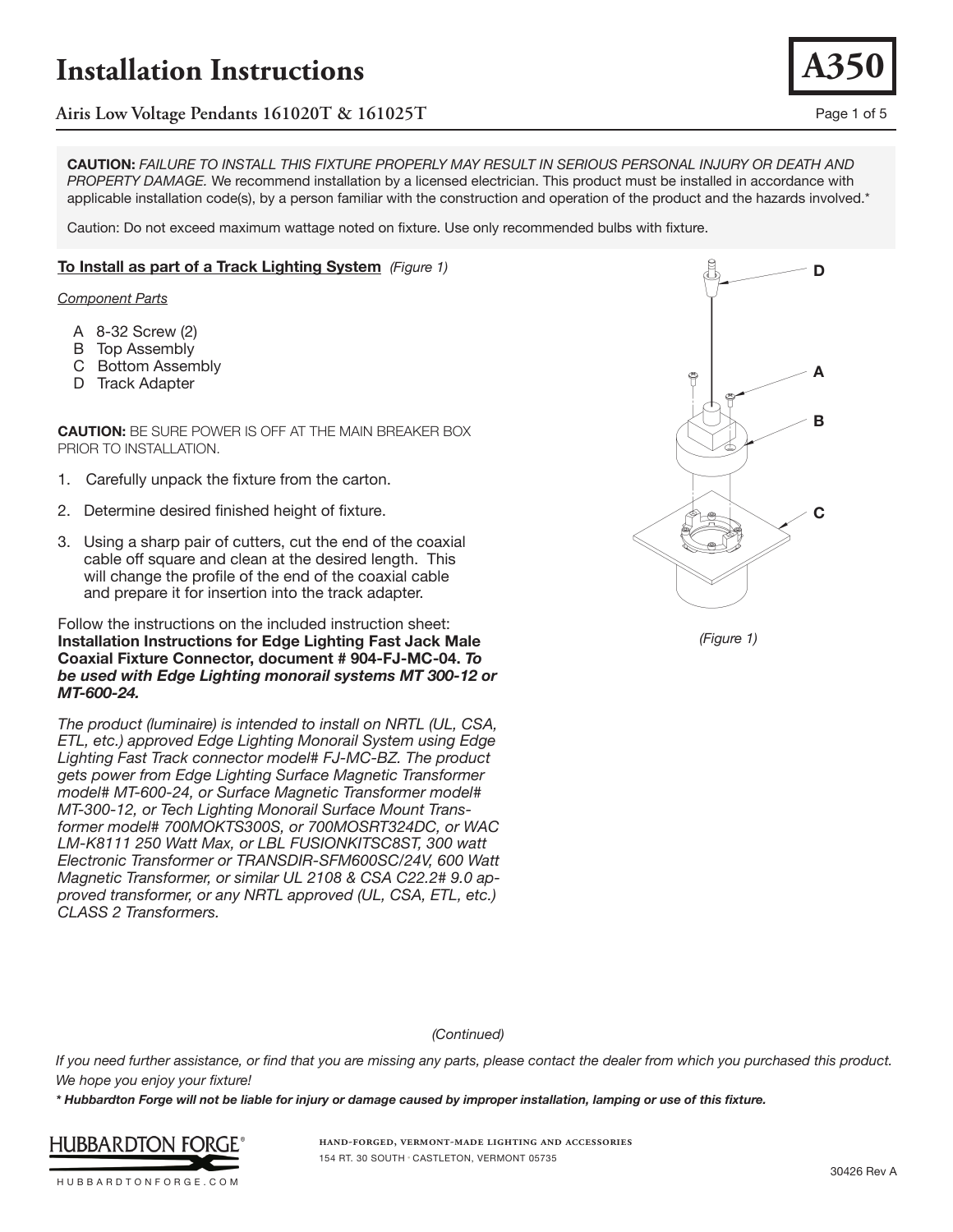**Airis Low Voltage Pendants 161020T & 161025T** Page 2 of 5

### **To Assemble Glass or Screen Option** *(Figures 2, 3 & 4)*

#### *Component Parts*

- C Bottom Assembly N Glass Tube<br>O Retainer
- K Tube Assembly
- L 6-32 Screws (4) Flat Head Screws (3)
- M Screen
- O Retainer<br>P Flat Hea
- 

**To Re-Assemble Bottom** *(Figure 5)*

*Component Parts*

C Bottom Assembly K Tube Assembly L 6-32 Screws (4) O Retainer

- 
- 
- 1. Remove 2 screws (A) and separate top assembly from bottom assembly. Save them aside, do not discard.
- 2. Remove tube assembly (K) from bottom assembly (C) by removing four 6-32 screws (L) and separating tube assembly (K) from retainer (O). Set all parts to the side for later use (Figure 6).3. Remove flat head screws (P) from tube assembly (K) and set aside for later use.
- 3. Thread screws (P) through either screen (M) or glass tube (N) depending on option purchased and into tube assembly (K).
- 4. Tighten the three screws (P) equally into tube assembly so that screen or glass is centered.

1. Slip 6-32 screws (L) through retainer (O) and bottom

tighten with supplied Allen wrench.

assembly (C). Thread screws (L) into tube assembly (K) and



*(Continued)*

*(Figure 5)*

*If you need further assistance, or find that you are missing any parts, please contact the dealer from which you purchased this product. We hope you enjoy your fixture!* 

*\* Hubbardton Forge will not be liable for injury or damage caused by improper installation, lamping or use of this fixture.*



**hand-forged, vermont-made lighting and accessories** 154 RT. 30 SOUTH • CASTLETON, VERMONT 05735

HUBBARDTONFORGE.COM

30426 Rev A

**K**

**P**

**M**

**D**

**A**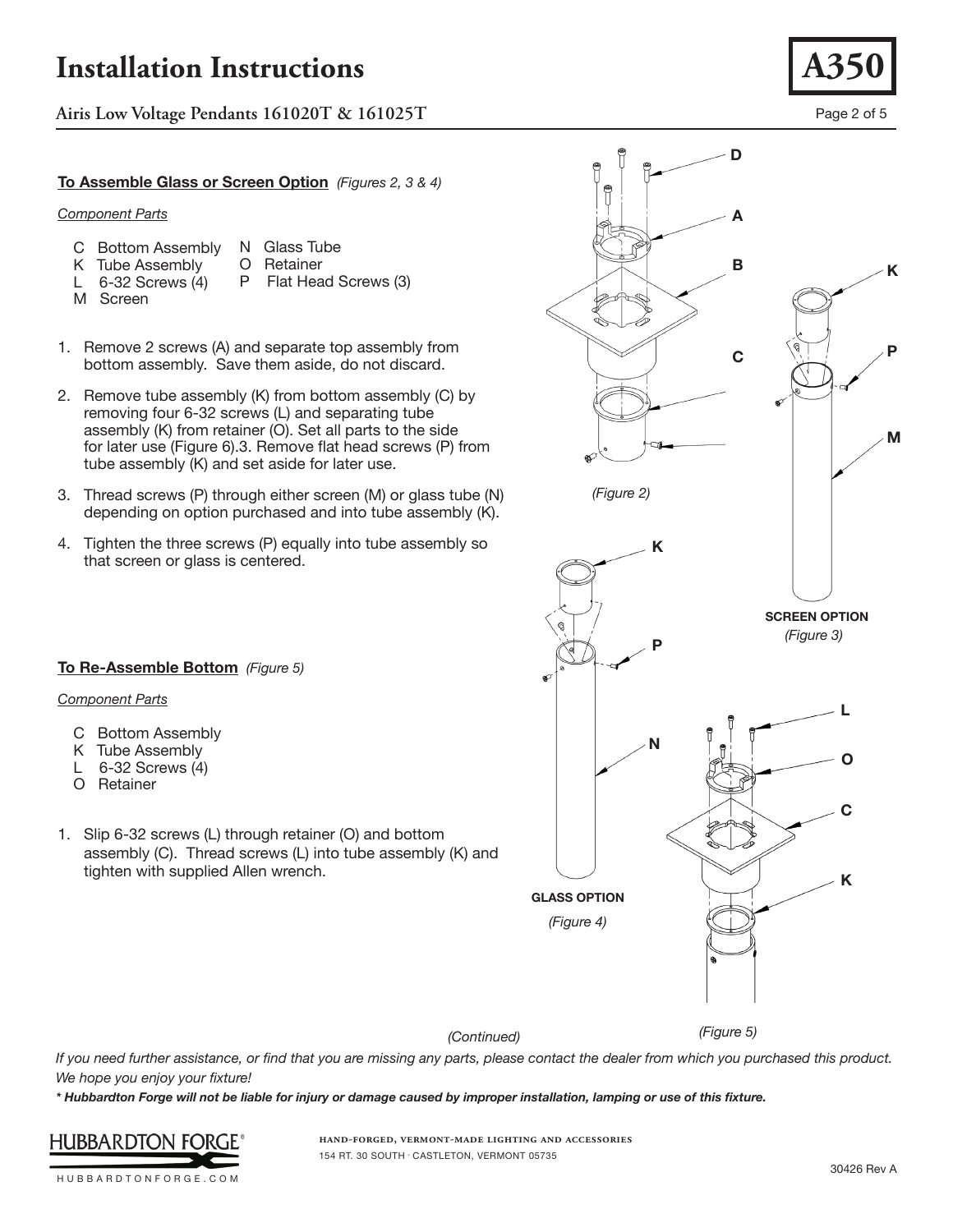**Airis Low Voltage Pendants 161020T & 161025T** Page 3 of 5

### **To Install Bulb & Complete Assembly** *(Figure 6)*

#### *Component Parts*

- A 8-32 Screw (2)
- B Top Assembly
- C Bottom Assembly
- 1. Install light bulb (not included).

**CAUTION:** TO REDUCE THE RISK OF FIRE DO NOT USE A LAMP IDENTIFIED FOR USE IN ENCLOSED LUMINAIRES.

2. Install 8-32 screws (A) through top assembly (B) and thread into bottom assembly (C). To replace bulb the two 8-32 (A) screws are removed to separate bottom assembly from top assembly.

3. Restore electricity at main breaker.



**A350**

*(Figure 6)*

**CAUTION:** INSTRUCTIONS PERTAINING TO A RISK OF FIRE, OR INJURY. IMPORTANT SAFETY INSTRUCTIONS. LIGHTED LAMP IS HOT!

*WARNING – To reduce the risk of FIRE OR INJURY: Turn off power and allow to cool before replacing lamp. Lamp gets HOT quickly! Contact only switch/plug when turning on. Do not touch the lamp at any time. Do not touch hot lens, guard, or enclosure. Keep lamp away from materials that may burn. Use a soft cloth. Oil from skin may damage lamp. Do not operate the luminaire with a missing or damaged shield.* 

*SAVE THESE INSTRUCTIONS*

*(Continued)*

*If you need further assistance, or find that you are missing any parts, please contact the dealer from which you purchased this product. We hope you enjoy your fixture!* 

*\* Hubbardton Forge will not be liable for injury or damage caused by improper installation, lamping or use of this fixture.*



**hand-forged, vermont-made lighting and accessories** 154 RT. 30 SOUTH • CASTLETON, VERMONT 05735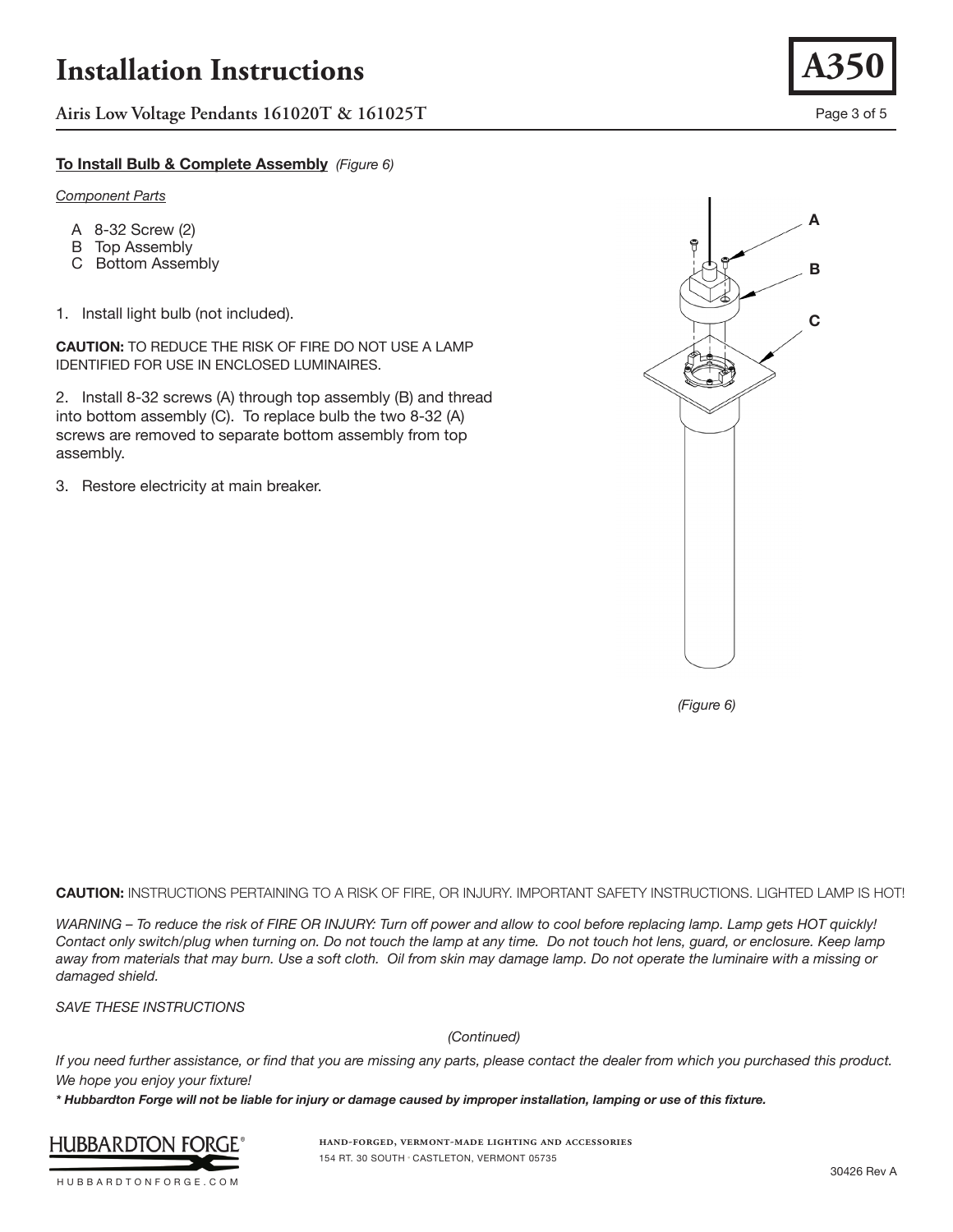**Airis Low Voltage Pendants 161020T & 161025T** Page 4 of 5

### **Troubleshooting Guide: 12 Volt Pendant Lighting**

**Part 1.** For Hubbardton Forge Track Lighting products that use the "Fast Jack Male Coaxial Fixture Connector" from Edge Lighting, an Edge Lighting Installation Instruction "FJ-MC-\_" is provided to the customer. This Instruction shows one method for installing coaxial cable into the coaxial fixture connector. The method shown omits a trimming step to the Braided Outer Shield, to simplify the installation.

#### Components:

- A Coaxial Cable
- B Coaxial Fixture Connector
- C Conical Nipple
- D Strain Relief Tube
- E M4 Set Screw
- F M3 Set Screw
- G Inner Conductor
- H Wire Insulation
- I Braided Outer Shield



*(Figure 1- Coaxial Cable and connector Assembled)*

### **It has been determined that more consistent results can be obtained if:**

- 1. The outer braided shield (I) of the coaxial cable (A) is stripped back 3/4" as shown in Figure 1.
- 2. The M3 Set Screw (F) is tightened until "Tight", when the 1.5MM Allen Wrench starts to flex.
- 3. The M4 Set Screw (E) is tightened inward until it no longer causes an interference with the Conical Nipple (C). It will begin to crush the Strain Relief Tube (D).
- 4. 3 Electrical Continuity tests are performed after assembly with a Digital Multi-Meter or Continuity Tester.
	- Continuity Test #1 Short Circuit test, tester should not light.
	- Continuity Test #2 Open Circuit test, tester should light.
	- Continuity Test #3 Functional Check. Same probe positions as Continuity Test #1, performed with Fixture wired and a working bulb in the socket, tester should light.

*Note: The M3 Set Screw (F) must make electrical contact with the Coaxial Cable Inner Conductor (G), yet the instructions do not call for the inner conductor to be stripped back to expose the wire beneath. This is because the metal set screw pierces through the plas*tic insulation as the set screw is tightened to full torque. However, if the tester will not light during test #3 it is recommended to strip *off 1/8" of insulation from the Coaxial Cable Inner Conductor (G). This will ensure that electrical connection is made.*





*(Figure 2- Continuity Test #1) (Figure 3- Continuity Test #2)*

*(Continued)*

*If you need further assistance, or find that you are missing any parts, please contact the dealer from which you purchased this product. We hope you enjoy your fixture!* 

*\* Hubbardton Forge will not be liable for injury or damage caused by improper installation, lamping or use of this fixture.*



**hand-forged, vermont-made lighting and accessories** 154 RT. 30 SOUTH • CASTLETON, VERMONT 05735